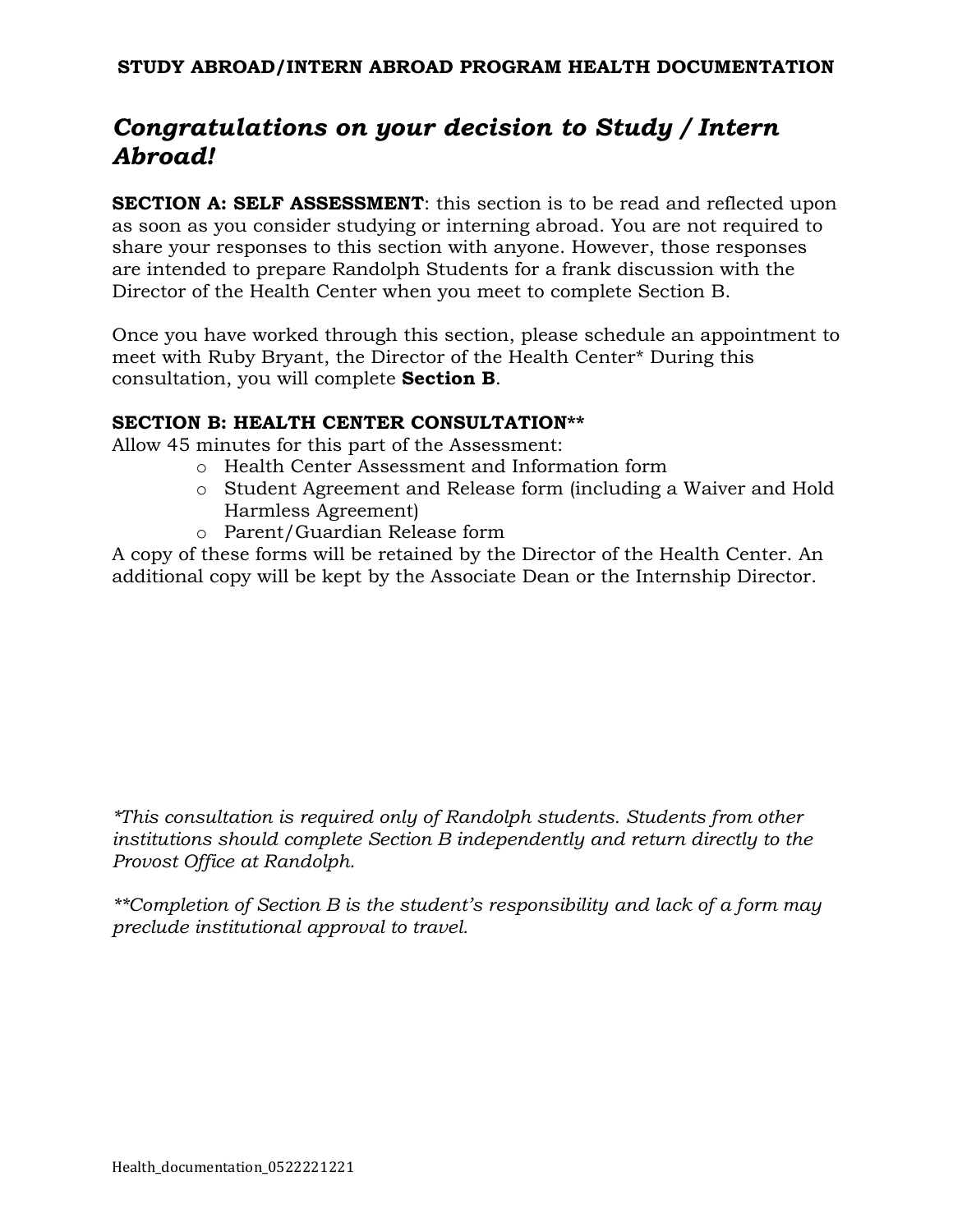## **SECTION A: HEALTH SELF ASSESSMENT**

Whether you are generally healthy, have significant medical needs, or fall somewhere in between, planning ahead is important when it comes to the study abroad experience. The same things that make studying abroad exciting (new foods, customs, climate, people, etc.) can also present challenges. Many travelers adjust with little or no difficulty, while others experience a range of physical and/or emotional challenges. It is important to be aware that the stresses that often accompany studying abroad may exacerbate ongoing physical or mental health conditions, trigger pre-existing ones, or, in some cases, cause new health conditions to emerge.

Ongoing mild or pre-existing health conditions can become more serious when you transition into an unfamiliar culture and environment. For this reason, it is important to take any pre-existing conditions or special needs into account as you consider whether and where to study abroad. We encourage you to fully disclose your health so that the College can help properly prepare you for your experience, make arrangements for any necessary special accommodations, and, in some cases, assess whether you should consider a program with more readily available support services. This latter consideration is important since you should not assume that the range of services and accommodations available to you at your home institution or in your home town will be available while you are abroad.

Similarly, if you currently receive any academic accommodations and hope to receive the same while off-campus, you may be required to provide documentation of these accommodations to your program or university. Many study abroad programs or foreign universities can accommodate learning differences and provide special accommodations but only to the extent that local regulations allow and within the constraints of the program structure and/or host culture.

**Please be assured that your privacy regarding the personal information you disclose will be respected. Part A—the** *self-* **assessment—is "for your eyes only" and helps you prepare for your appointment with the Director of the Health Center. All students studying or interning abroad—either independently or through a college-endorsed program—are required to complete Part B of this assessment.**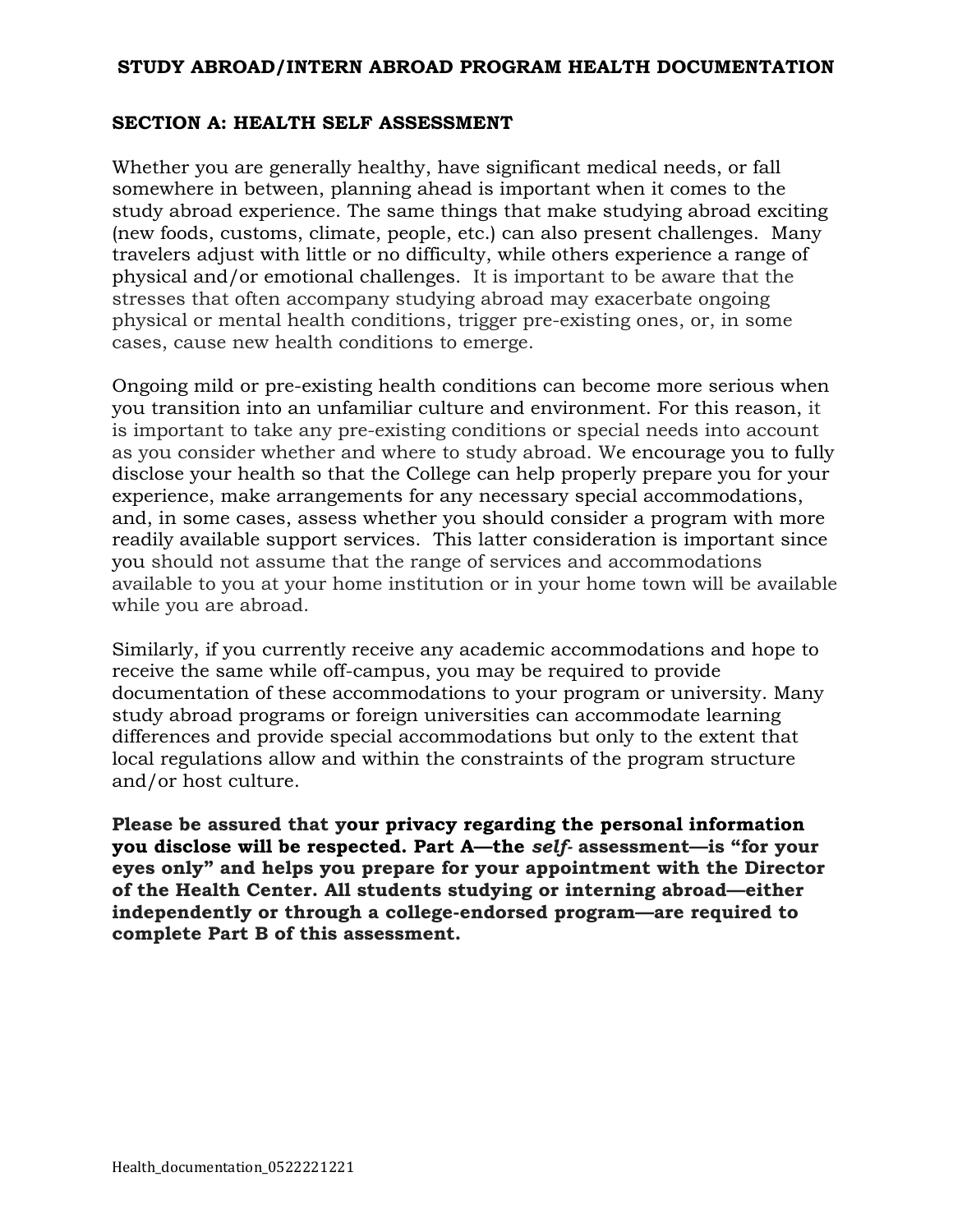# **Section A: Self-Assessment**

The purpose of this self-assessment is to help you prepare for your time abroad by considering various issues and, if appropriate, discussing them openly and honestly with your personal health care professional, college health professionals, faculty leaders or with the Associate Provost. These discussions will enable you to determine what resources may be available to you in your host country and what additional support you may need.

Q: Do you have a health condition or disability for which you may require reasonable accommodations while abroad (e.g. learning disability, attention deficit disorder, diabetes, brain injury, hearing or vision loss, epilepsy, or other condition)

Q: Do you have a serious food, drug, animal, or other allergy?

Q: Are you on a medically or culturally restricted diet, or have other dietary restrictions e.g. being a vegan or vegetarian?

Q: Are you currently taking any medications (prescribed or over-the-counter)?

Q: Are you currently being treated for any physical health condition, injury or disease, or have you suffered from a health condition in the past you are concerned may emerge while abroad?

Q: Are you currently being treated for any mental health condition (including the use of psychiatric medications) or have you suffered from a mental health condition in the past you are concerned may re-emerge while abroad?

Q: Do you have any documented disability, support services or accommodations here at Randolph?

Is there any additional information related to your health that would be helpful for the program organizers, the Associate Dean, faculty leaders or host families to be aware of during your experience abroad?

*If you answered yes to any of these questions, we urge you to think about how these issues or conditions might impact you while abroad and to discuss your study plans and ways to manage your conditions while abroad with your health care professional(s). Additionally, we encourage you to inform the Associate Provost and/or faculty leaders in advance so that they may further assist you in your planning.*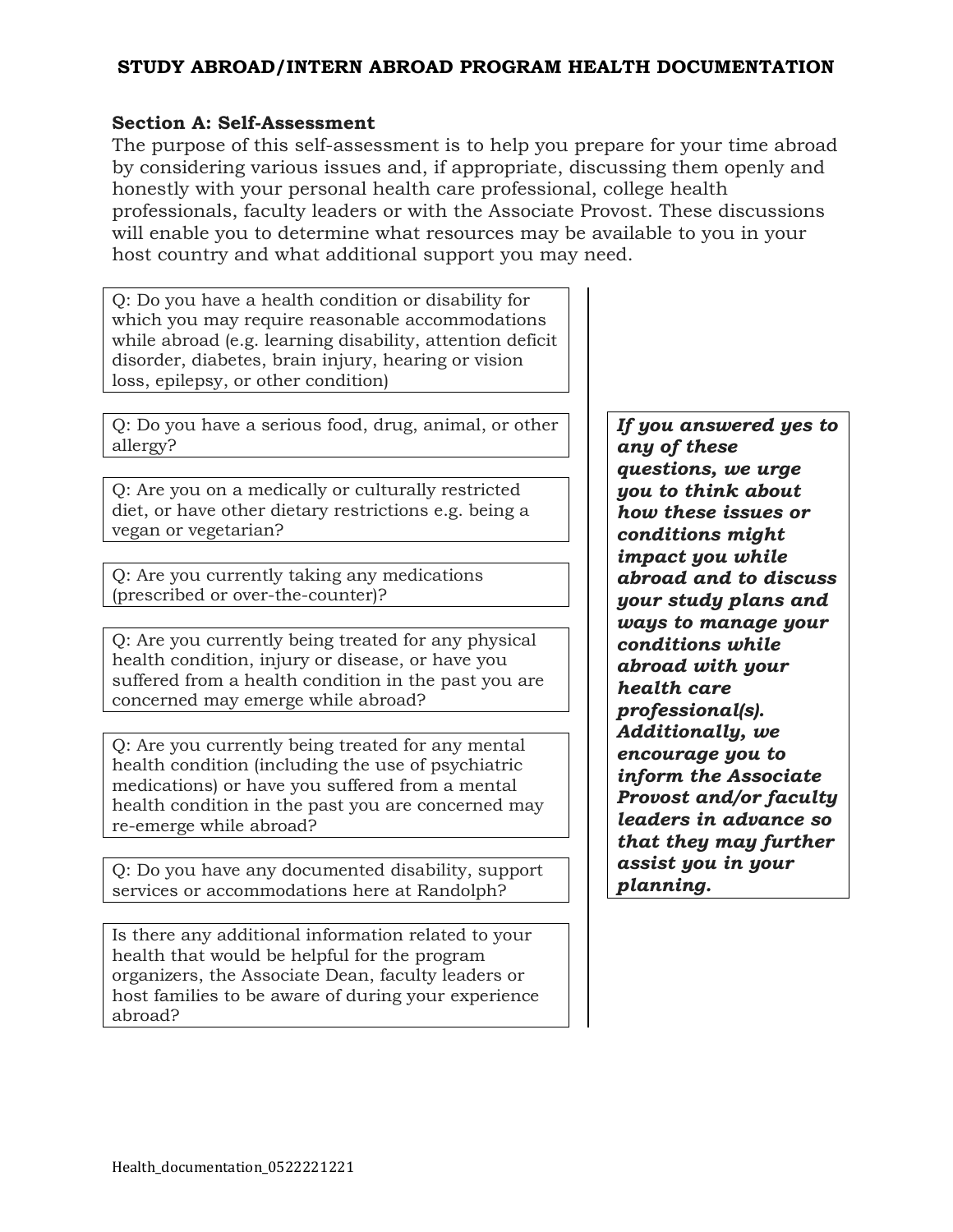# **Section B: To be completed during your consultation with the Director of the Health Center\***

# **Health Center Assessment and Information**

| Leaving USA:                                        | $\frac{1}{\sqrt{1-\frac{1}{2}}}$ |
|-----------------------------------------------------|----------------------------------|
| Returning to USA: $\frac{\frac{1}{2}}{\frac{1}{2}}$ |                                  |

#### **Understand your Health Insurance**

- 1. All undergraduate students at Randolph are required to hold primary insurance coverage through either their family plan, their own private insurer, or Randolph Insurer RCM&D. Do you have primary insurance with RCM&D? YES / NO
- 2. Short 10-14 day Faculty-led Randolph Off-Campus Seminars: Participants in these trips are required to take out the Randolph's Insurer iNext's Travel Protection. This allows for just one point of contact in the case of an emergency. Are you embarking on a Faculty-Led Off-Campus Seminar? YES / NO
- 3. All other trips (affiliate study, summer language and culture, etc.)
	- I have travel insurance that covers this trip (including medical evacuation and repatriation): bring proof to the Office of the Provost a month prior to travel or by last day of preceding semester. YES / NO
	- I don't have Travel Protection Insurance and would like Randolph's Insurer iNext to provide coverage from around \$1.50 per day. <https://www.inext.com/plans/group/> YES / NO

# **Students must carry proof of insurance and COVID vaccination with them at all times while travelling.**

**The College cannot protect the student from the consequences of being uninsured.**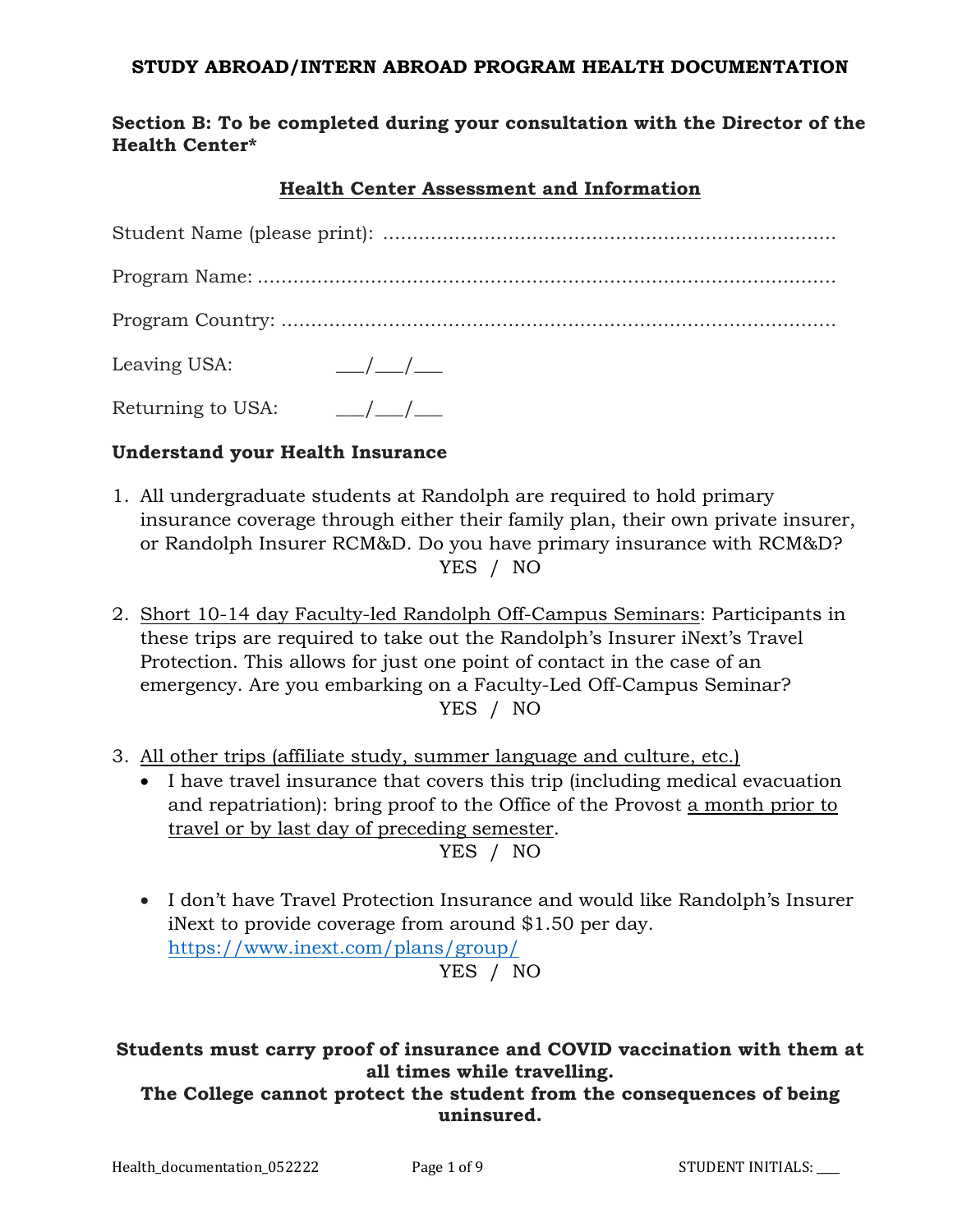The purpose of this form is to help Randolph staff be of maximum assistance to you, should the need arise. It is important that we be made aware of any physical or emotional problems, past or current, which might affect you while studying or interning abroad. The information will remain confidential and will be shared with the staff or appropriate professionals here at Randolph and at the host institution only if pertinent to your well-being. During this session, we will work together to provide a careful and complete evaluation of your health and how it might be affected by this international experience. Please consider, in particular, the possibility of treatment being required in a hospital if you were unconscious and therefore unable to provide information.

Health records will be shredded upon the student's return to the home institution. If the student does not return, records will be shredded at the end of the academic year.

*\* Students from other institutions may complete this form independently.*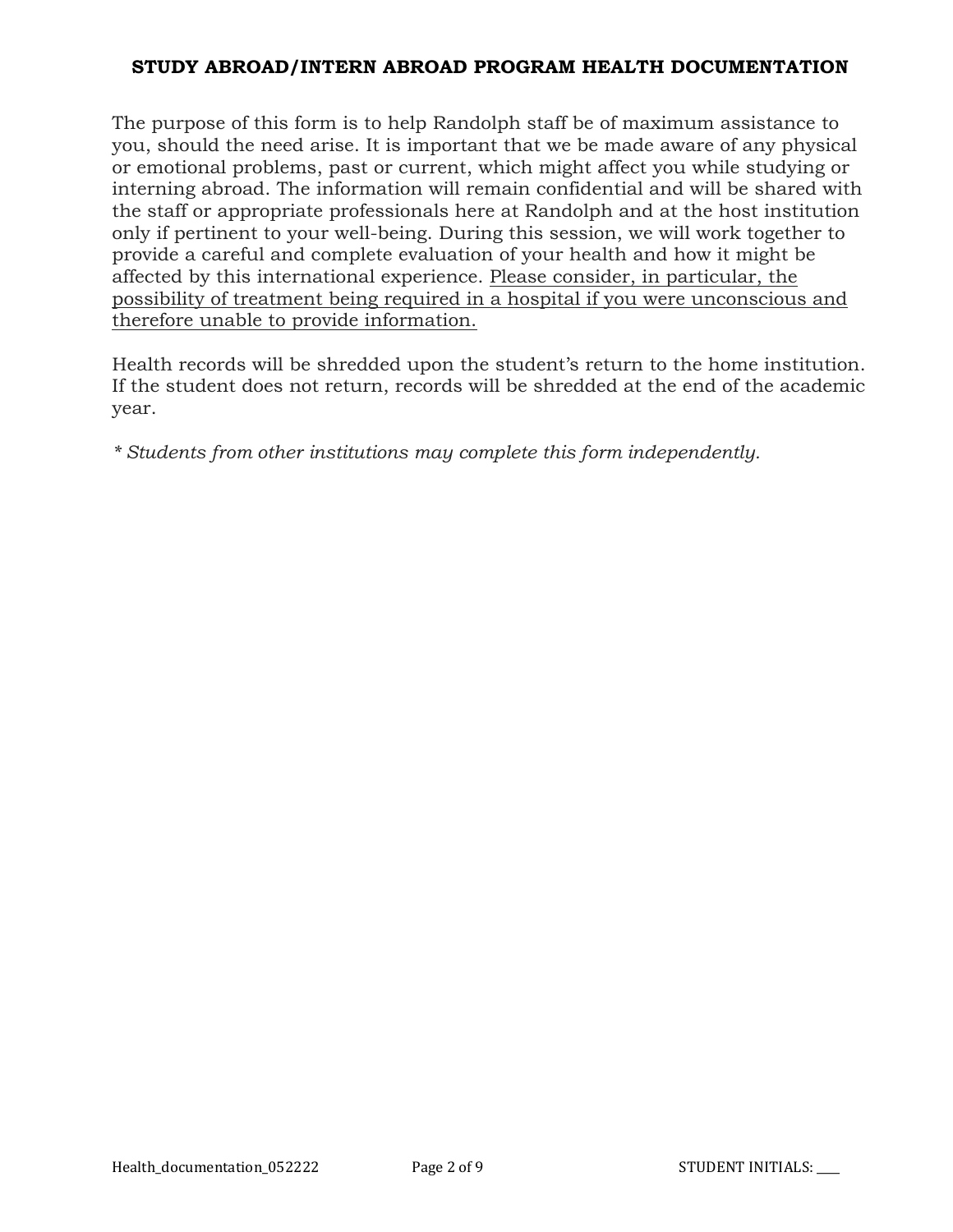| Last Name (please print)                                  | First Name      | Middle Name  | DoB     |  |  |
|-----------------------------------------------------------|-----------------|--------------|---------|--|--|
| Social Security #                                         | Gender          | Home Phone # |         |  |  |
| Street Address (number and street, city, state, zip code) |                 |              | Country |  |  |
| Person to notify in case of emergency                     |                 | Relationship |         |  |  |
| Home Phone #                                              | <b>Business</b> |              | Cell    |  |  |
|                                                           |                 |              |         |  |  |

#### *Permission for Treatment*

I grant the College and its agents full authority to take whatever actions they may consider to be warranted regarding my health and safety, and I release them from any liability for such actions. On rare occasions an emergency may develop which necessitates the administration of medical care, such as hospitalization, surgery, or the prescription of an anesthetic or other medication(s). In the event of an emergency, I authorize the College and its agents, at their discretion, to place me for medical treatment at my expense.

**This form must be signed by the student**. If the student is a minor (under 18 years of age), this form must also be signed by the parent or legal guardian so that appropriate diagnosis and treatment may be promptly carried out. The College and its agents will make every effort to contact a parent or legal guardian if emergency medical care is required.

Student Signature Date

Signature of Parent or Guardian (if student is a minor) Relationship Date

#### *Family Health History*

Have any of your immediate relatives (father, mother, siblings) ever had any of the following? Please specify.

|              | Relationship |                 | Relationship |              | Relationship |               | Relationship |
|--------------|--------------|-----------------|--------------|--------------|--------------|---------------|--------------|
| Allergies    |              | <b>Diabetes</b> |              | Stomach      |              | Eating        |              |
|              |              |                 |              | Disease      |              | Disorder      |              |
| Arthritis    |              | Epilepsy        |              | Stroke       |              | Depression    |              |
| <b>Blood</b> |              | Heart Disease   |              | Tuberculosis |              | Anxiety       |              |
| Disorders    |              |                 |              |              |              |               |              |
| Cancer       |              | Hypertension    |              | Alcoholism   |              | Schizophrenia |              |
| Death        |              | Kidney          |              | Drug         |              | Bipolar       |              |
|              |              | Disease         |              | Addiction    |              |               |              |

#### *Personal Health History*

Have you ever been admitted to a hospital or residential treatment center for any surgical procedure, illness, infection, injury, or condition? Please state when, where, and what for each hospitalization.

\_\_\_\_\_\_\_\_\_\_\_\_\_\_\_\_\_\_\_\_\_\_\_\_\_\_\_\_\_\_\_\_\_\_\_\_\_\_\_\_\_\_\_\_\_\_\_\_\_\_\_\_\_\_\_\_\_\_\_\_\_\_\_\_\_\_\_\_\_\_\_\_\_\_\_\_\_\_\_\_\_\_\_\_\_\_\_\_\_\_\_\_\_\_\_\_\_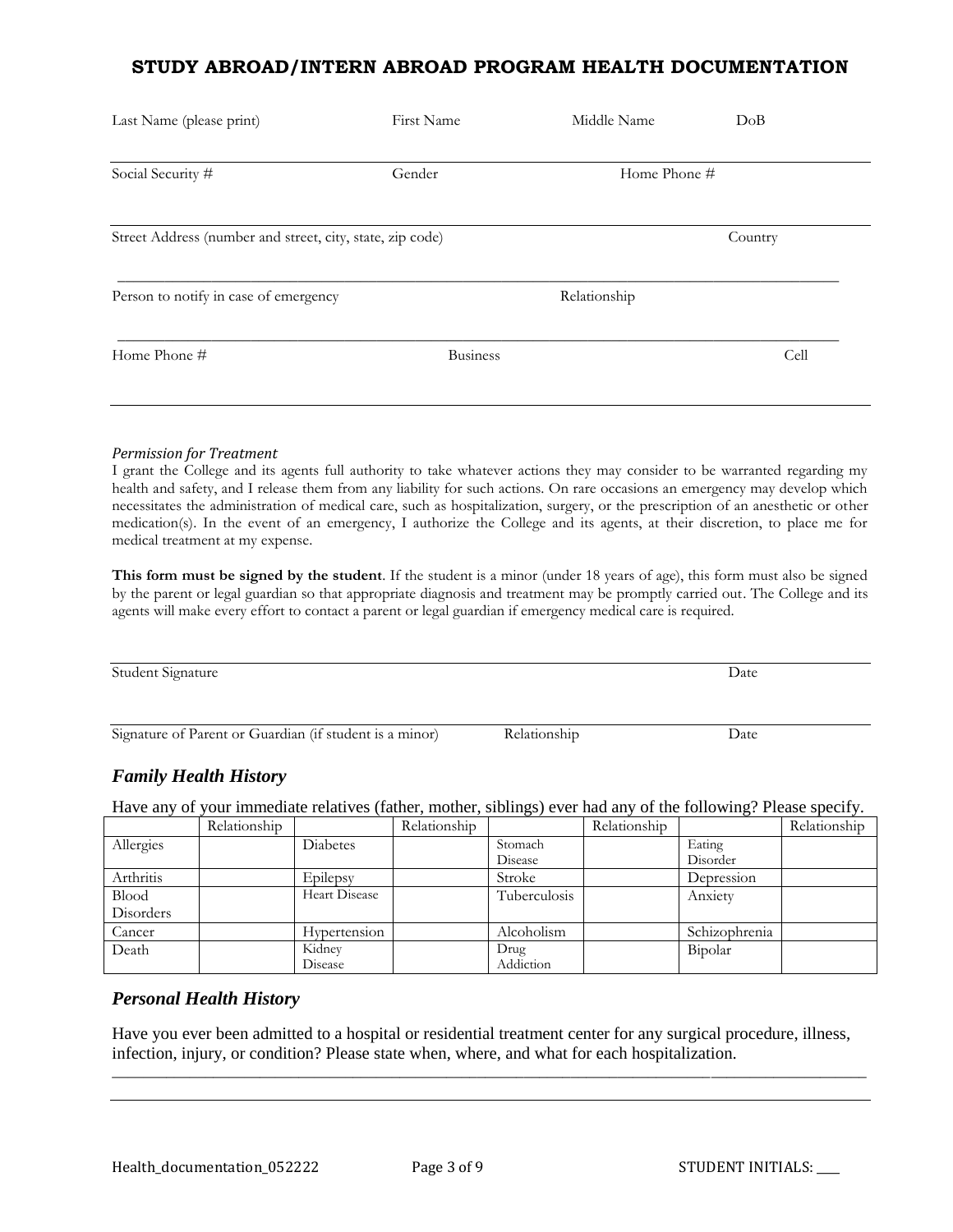Have you been treated for a psychological, psychiatric, substance abuse, or personal problem? Give details.  $\_$  ,  $\_$  ,  $\_$  ,  $\_$  ,  $\_$  ,  $\_$  ,  $\_$  ,  $\_$  ,  $\_$  ,  $\_$  ,  $\_$  ,  $\_$  ,  $\_$  ,  $\_$  ,  $\_$  ,  $\_$  ,  $\_$  ,  $\_$  ,  $\_$  ,  $\_$  ,  $\_$  ,  $\_$  ,  $\_$  ,  $\_$  ,  $\_$  ,  $\_$  ,  $\_$  ,  $\_$  ,  $\_$  ,  $\_$  ,  $\_$  ,  $\_$  ,  $\_$  ,  $\_$  ,  $\_$  ,  $\_$  ,  $\_$  ,

|                                |        |                                                             | Yes No |  |                                                                                                                                                                                                                                                                                                                                                                                                                                                                                                                                                                                                                                                                      |
|--------------------------------|--------|-------------------------------------------------------------|--------|--|----------------------------------------------------------------------------------------------------------------------------------------------------------------------------------------------------------------------------------------------------------------------------------------------------------------------------------------------------------------------------------------------------------------------------------------------------------------------------------------------------------------------------------------------------------------------------------------------------------------------------------------------------------------------|
| No known allergies ___ Aspirin | Yes No | <b>Personal Medical History</b> (check each item Yes or No) |        |  | Penicillin Codeine Sulfa<br>Insect <del>Legale</del> Food <b>Cher</b> (please specify)<br>If you take any medications orally or by injection on a frequent or regular basis, please list them and indicate<br>Do you have an impairment that substantially limits a major life activity, or are you disabled in any way that<br>requires you to receive special consideration from the College? If so, please check the appropriate box and give<br>Vision _____Hearing ______Speech ______Motor _______Anatomical loss (please specify)_____<br>This information on disability will be shared with the Office of the Dean of Students and other appropriate College |

| Yes No                      | Yes No                     | Yes No                       |
|-----------------------------|----------------------------|------------------------------|
| Allergies                   | <b>Eating Disorders</b>    | Hepatitis                    |
| Anemia                      | Elevated cholesterol       | High blood pressure          |
| Asthma                      | Emotional problems         | Kidney/Urinary problems      |
| Bone/Joint Disorder         | Fainting spells            | Liver Disease                |
| <b>Breast Disorder</b>      | Frequent ear infections    | Mononucleosis                |
| Cancer                      | Frequent headaches         | Rheumatic Fever              |
| Chickenpox                  | Frequent throat infections | Sexually Transmitted Disease |
| Circulatory problems        | Gastrointestinal problems  | Smoker                       |
| Convulsions/Seizures        | Gynecological problems     | Sickle Cell                  |
| Concussions/Unconsciousness |                            | Substance abuse              |
| <b>Diabetes</b>             | Heart Disease/Murmur       | Alcohol/substance abuse      |
|                             |                            |                              |

\_\_\_\_\_\_\_\_\_\_\_\_\_\_\_\_\_\_\_\_\_\_\_\_\_\_\_\_\_\_\_\_\_\_\_\_\_\_\_\_\_\_\_\_\_\_\_\_\_\_\_\_\_\_\_\_\_\_\_\_\_\_\_\_\_\_\_\_\_\_\_\_\_\_\_\_\_\_\_\_\_\_\_\_\_\_\_\_\_\_\_\_\_\_\_\_\_\_\_\_\_\_\_\_\_\_\_\_\_\_\_\_\_\_ \_\_\_\_\_\_\_\_\_\_\_\_\_\_\_\_\_\_\_\_\_\_\_\_\_\_\_\_\_\_\_\_\_\_\_\_\_\_\_\_\_\_\_\_\_\_\_\_\_\_\_\_\_\_\_\_\_\_\_\_\_\_\_\_\_\_\_\_\_\_\_\_\_\_\_\_\_\_\_\_\_\_\_\_\_\_\_\_\_\_\_\_\_\_\_\_\_\_\_\_\_\_\_\_\_\_\_\_\_\_\_\_\_\_

# REMARKS OR ADDITIONAL INFORMATION \_\_\_\_\_\_\_\_\_\_\_\_\_\_\_\_\_\_\_\_\_\_\_\_\_\_\_\_\_\_\_\_\_\_\_\_\_\_\_\_\_\_\_\_\_\_\_\_\_\_\_\_\_\_\_\_\_\_\_\_\_\_\_\_

I, \_\_\_\_\_\_\_\_\_\_\_\_\_\_\_\_\_\_\_\_\_\_\_\_\_\_\_\_\_\_\_\_\_\_\_\_\_\_\_\_\_\_\_\_, certify that the enclosed information I have provided is truthful,

Signature Required accurate and complete to the best of my knowledge.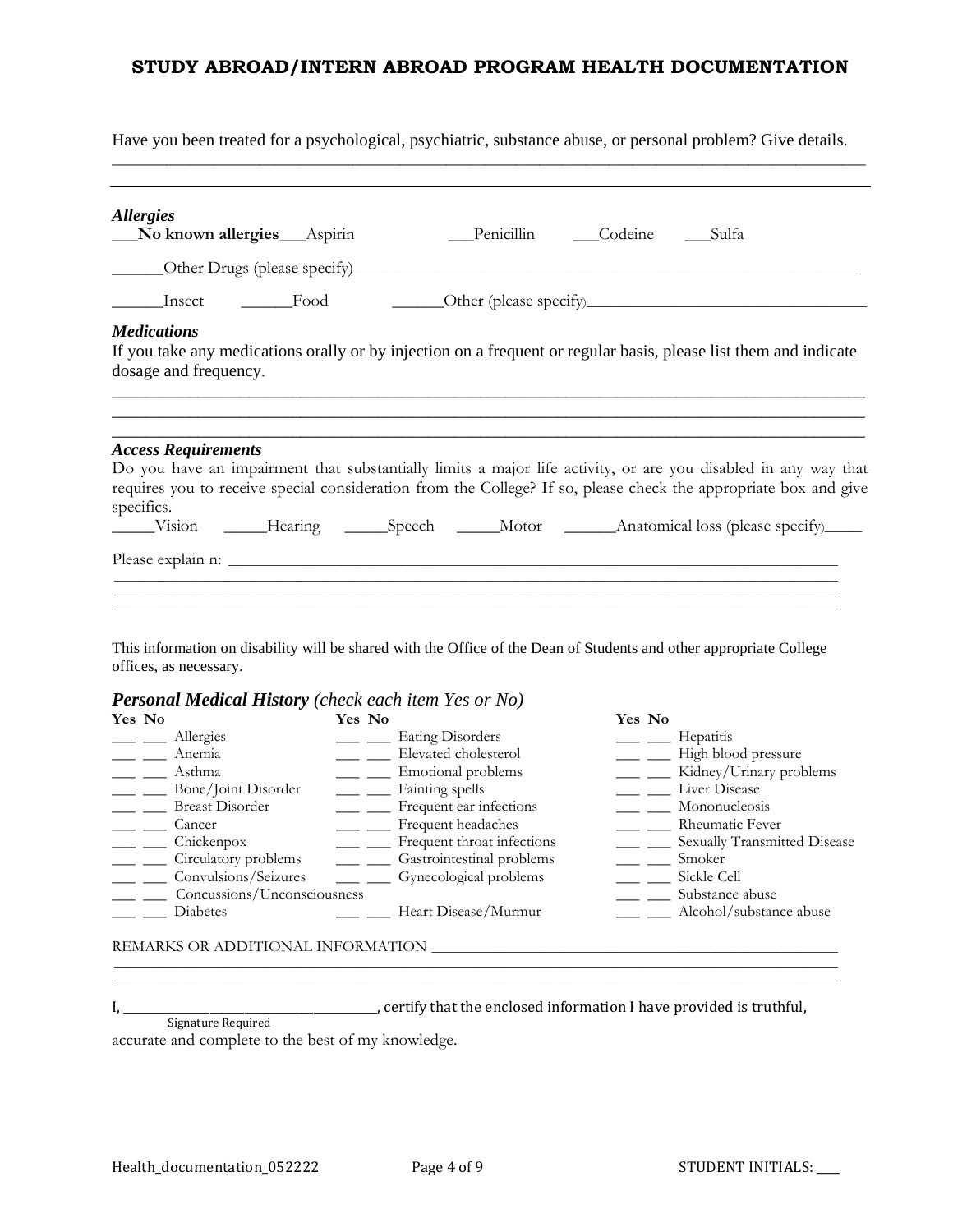# **Student Agreement and Release**

# **Part I: Conditions of Participation**

- 1. I do waive, release and forever discharge Randolph College and its insurers, officers, trustees, faculty, agents, employees and host schools (collectively, its agents), of all actions, claims, demands, damages, and liability of every kind and nature whatsoever that the undersigned now have, or ever will have, arising out of, or in any way connected with, the College's International or Off-Campus Study program (the Program).
- 2. I understand that I am required to have an insurance policy that covers medical services and treatment, including medical evacuation and repatriation as necessary during the period of study on a Randolph College program.
- 3. I grant the College and its agents full authority to take whatever actions they may consider to be warranted regarding my health and safety, and I release them from any liability for such actions. On rare occasions an emergency may develop which necessitates the administration of medical care, such as hospitalization, surgery, or the prescription of an anesthetic or other medication(s). In the event of an emergency, I authorize the College and its agents, at their discretion, to place me for medical treatment at my expense. The College and its agents will make every effort to contact a parent or legal guardian if emergency medical care is required.
- 4. I also release, hold harmless, and agree to indemnify the College and its agents with regard to any financial obligations or liabilities that I personally incur, or any damage or injury to the person or property of others that I may cause or be accused of causing while participating in the Program.
- 5. I understand that I cannot expect and may not receive the same services and conditions that I normally enjoy while at the College.
- 6. In the event the College or its agents advance or loan any monies to me or incur special expenses on my behalf while abroad or in relation to the Program, I agree to make immediate repayment.
- 7. I agree to comply with the College's rules, standards, and instructions for my behavior. The College and its agents have the right to enforce appropriate standards of conduct and may at any time terminate my participation in the Program for my failure to maintain these standards or for any conduct which the College or its agents consider to be incompatible with the interest, harmony, comfort, and welfare of other students and the host institution. If I am expelled from the Program, I agree to be sent home at my expense and acknowledge that there will be no refund of fees.
- 8. I acknowledge that the use of illegal drugs is a serious offense and that U.S. citizens in a foreign country are subject to the laws of that country. The U.S. Embassy cannot obtain release from jail for a U.S. citizen and can only provide help in obtaining legal assistance. I agree to adhere to the laws in all foreign countries in which I am a visitor/student.
- 9. I understand that I will be expected to show sensitivity to the host culture, demonstrate culturally appropriate behavior, and observe local rules and laws.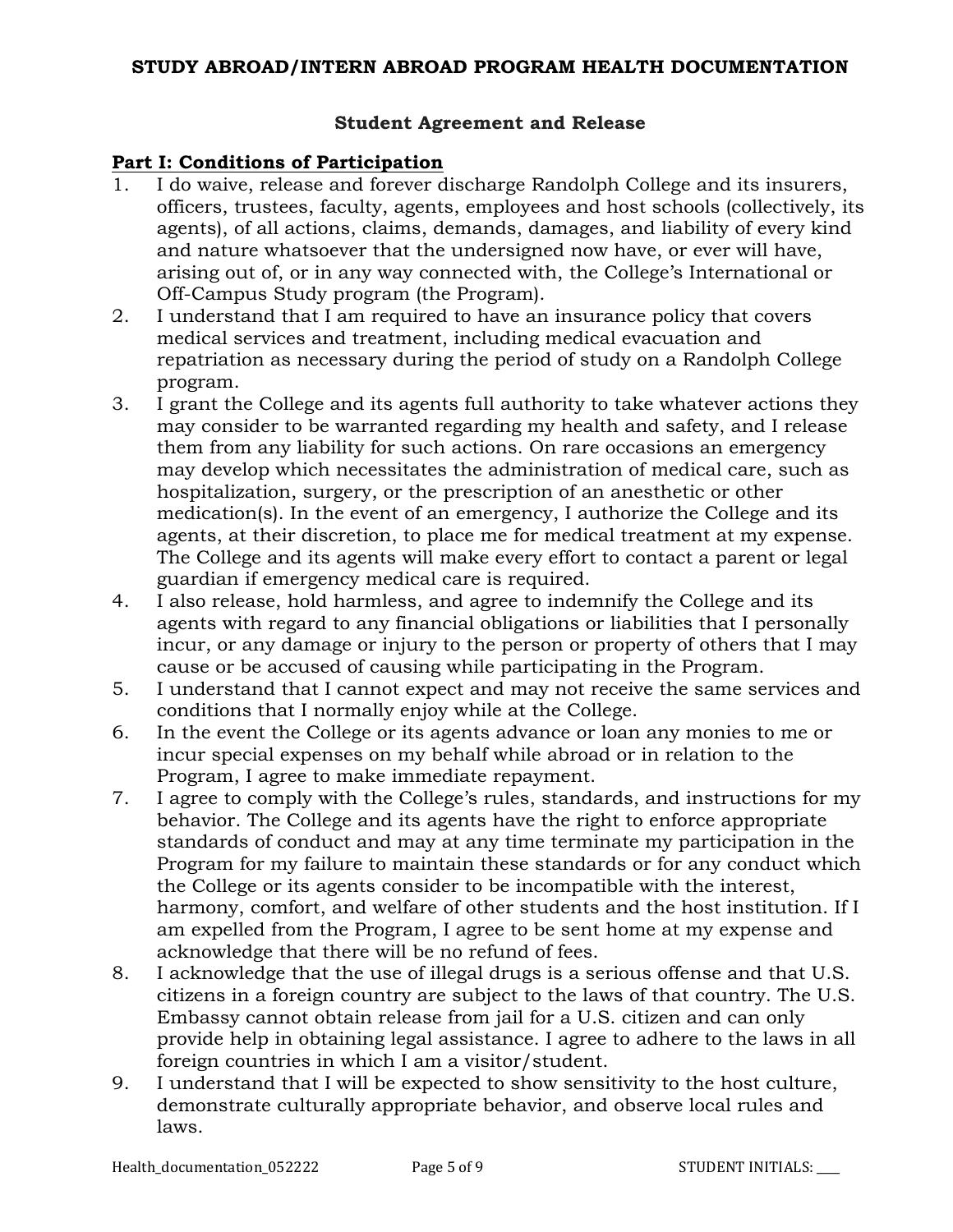- 10. The College is not responsible for my welfare during periods of my independent travel, during my absences from the program, or after the program is completed.
- 11. I understand that the College reserves the right to select candidates for International and Off-Campus Programs with regard to both academic and judicial standing. I have considered carefully and take responsibility for any physical or personal limitations that might interfere with my achieving a successful experience on this Program.
- 12. I consent to the use of photographs and comments by the College for publicity purposes.
- 13. I understand that program fees are based on tariffs and currency exchange rates currently in force and are subject to change. I also understand that the College reserves the right in its sole discretion to change the Randolph College faculty coordinator, itineraries, curriculum, and other features of the Program if unforeseen circumstances arise.
- 14. Unless I notify the Associate Provost otherwise, I consent to the distribution of my name and campus e-mail address to potential and current Randolph College students.
- 15. The College strongly discourages students operating vehicles while participating in its Programs. Traffic congestion and different traffic laws and regulations, civil and criminal, can make driving motor vehicles in foreign countries extremely hazardous. Insurance requirements and other financial responsibilities vary from country to country. If, however, I decide to operate a motor vehicle while abroad, I understand that the College assumes no financial responsibility for legal aid and for my care should I become involved in an accident.
- 16. I agree to release the College, its agents, and staff from any liability for damage to or loss of my possessions, injury, illness or death resulting from crimes, political unrest, or acts of terrorism.
- 17. I understand that I am responsible for any legal fees that I incur while participating in this program.

# **Part II: Cost, Payment, and Credits**

- 1. I understand that I am responsible for paying for the Program prior to the departure date, or in accordance with arrangements that I have made through the College.
- 2. If I decline participation in a study seminar at any time after the final date for program payment, I understand that I am not eligible for a refund.
- 3. Semester and full year programs: I understand that I am responsible for arranging my flight and paying for all transportation costs. In cases where the airfare is included in the cost of the program, I understand that, if I cancel or change my flight, I will be responsible for any fees incurred.
- 4. Semester and full year programs: I understand that an official hold will be placed on my account, registration, and transfer of credit until all payment responsibilities are fulfilled. This includes not only Program fees, but also fees owed to a host institution or host family.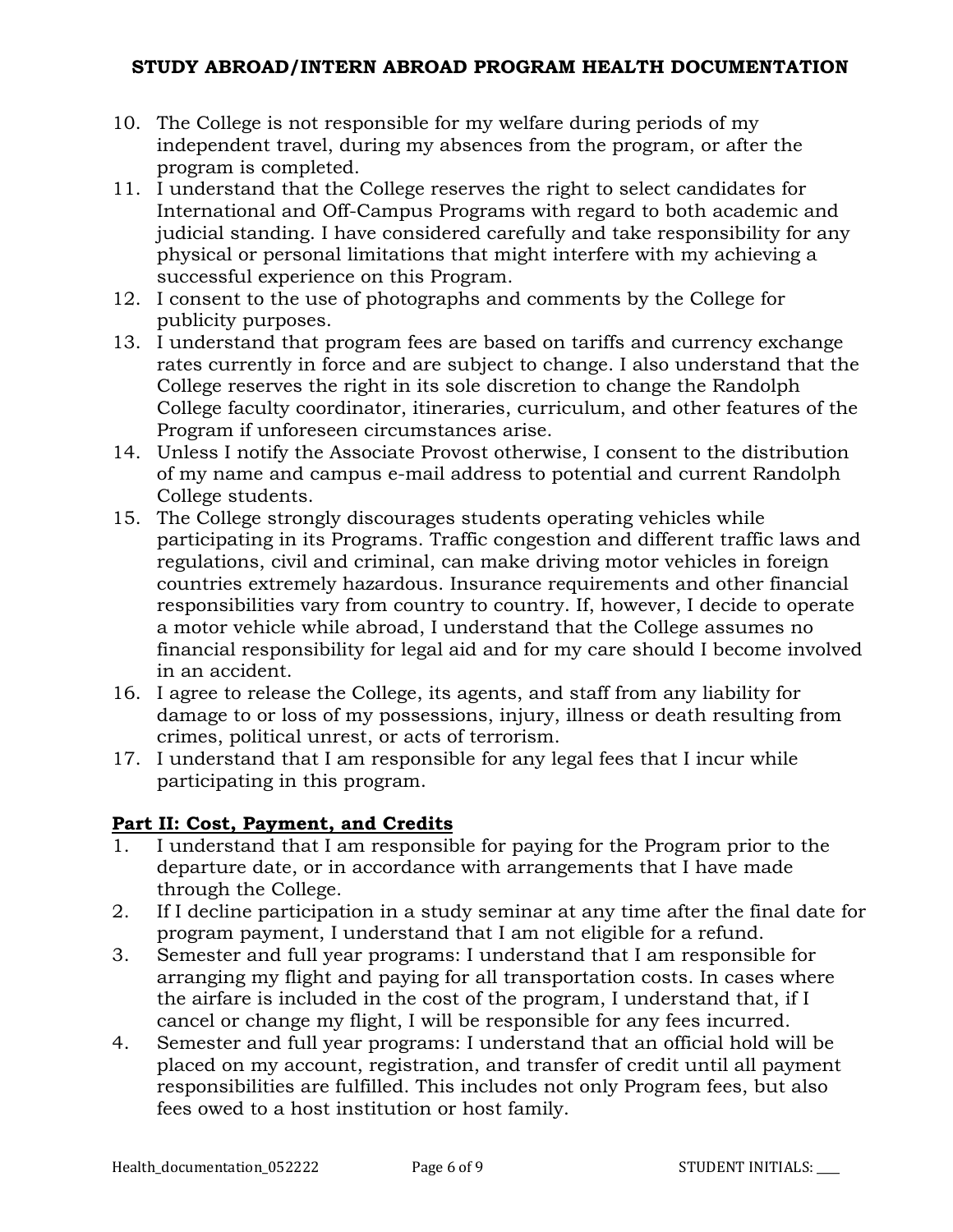- 5. If the Program is cancelled or has been changed radically in its curriculum or itinerary, I will have the opportunity to withdraw prior to the commencement of the Program. In this case, the College will refund all fees except the deposit.
- 6. If a host institution is involved, I understand that the policy of refunds is also subject to the policies of the host institution. I also acknowledge that the College cannot influence or alter the policies, terms, regulations and conditions of the host institution.
- 7. I understand that there cannot be a guarantee of credit if I withdraw from the Program before the completion of scheduled instruction and examinations.

# **Part III: Waiver of Liability and Hold Harmless Agreement**

- 8. In consideration for participating in \_\_\_\_\_\_\_\_\_\_\_\_\_\_\_\_\_\_\_\_\_\_\_\_\_\_\_[program name] and other valuable consideration, I hereby RELEASE, WAIVE, DISCHARGE AND COVENANT NOT TO SUE Randolph College, the Board of Trustees, their officers, servants, agents, and employees (hereinafter referred to as RELEASEES) from any and all liability, claims, demands, actions and causes of action whatsoever arising out of or related to any loss, damage, or injury, including death, that may be sustained by me, or to any property belonging to me, WHETHER CAUSED BY THE NEGLIGENCE OF THE RELEASEES, or otherwise, while participating in such activity, or while in, on or upon the premises where the activity is being conducted or in transportation to and from said premises.
- 9. To the best of my knowledge, I can fully participate in this activity. I am fully aware of risks and hazards connected with the activity, including but not limited to the risks as noted herein, and I hereby elect to voluntarily participate in said activity, and to enter the above-named premises and engage in such activity knowing that the activity may be hazardous to me and my property. I VOLUNTARILY ASSUME FULL RESPONSIBILITY FOR ANY RISKS OF LOSS, PROPERTY DAMAGE OR PERSONAL INJURY, INCLUDING DEATH, that may be sustained by me, or any loss or damage to property owned by me, as a result of being engaged in such an activity, WHETHER CAUSED BY THE NEGLIGENCE OF RELEASEES or otherwise.
- 10. I further hereby AGREE TO INDEMNIFY AND HOLD HARMLESS THE RELEASEES from any loss, liability, damage or costs, including court costs and attorney's fees, that may incur due to my participation in said activity, WHETHER CAUSED BY NEGLIGENCE OF RELEASEES or otherwise.
- 11. It is my express intent that this Release and Hold Harmless Agreement shall bind the members of my family and spouse (if any), if I am alive, and my heirs, assigns and personal representative, if I am not alive, shall be deemed as a RELEASE, WAIVER, DISCHARGE AND COVENANT NOT TO SUE the above named RELEASEES. I hereby further agree that this Waiver of Liability and Hold Harmless Agreement shall be construed in accordance with the laws of the Commonwealth of Virginia.
- 12. I UNDERSTAND THAT THE COLLEGE WILL NOT BE RESPONSIBLE FOR ANY MEDICAL COSTS ASSOCIATED WITH AN INJURY I MAY SUSTAIN.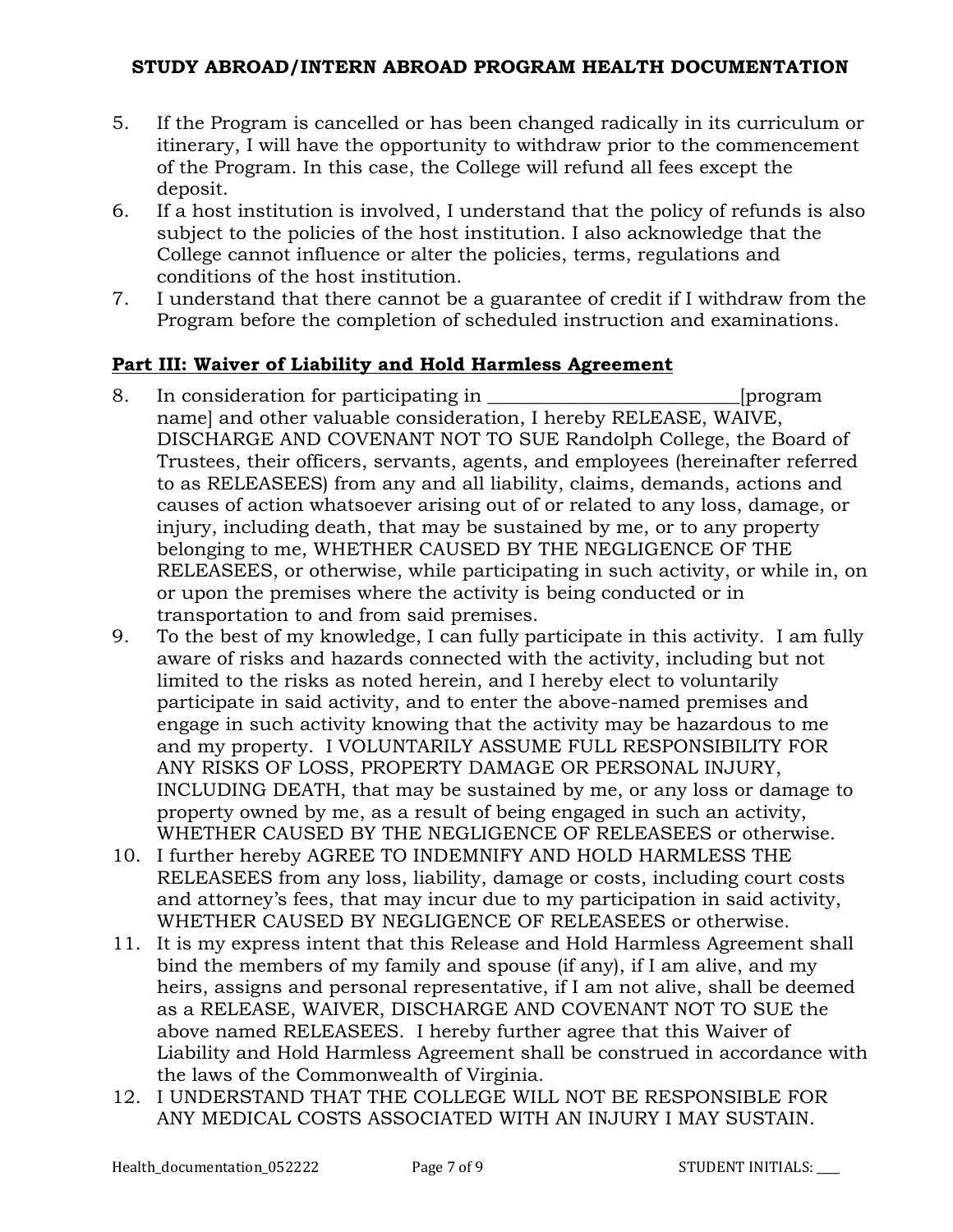- 13. I further agree to become familiar with the rules and regulations of the College concerning student conduct and not to violate said rules of any directive or instruction made by the person or persons in charge of said activity and that I will further assume the complete risk of any activity done in violation of any rule or directive or instruction.
- 14. I also understand that I should and am urged by the College to obtain adequate health and accident insurance to cover any personal injury to myself which may be sustained during the activity or the transportation to and from said activity.

#### **Part IV: Statements – Student and Parent/Guardian**

#### **Student Statement**

I have read the terms and conditions set forth in Parts I, II and III of this **Agreement and Release Form** and understand that they constitute my agreement with the College. I understand that the Commonwealth of Virginia governs this agreement and that it becomes effective on the date of my signature or the signature of my parent/guardian.

I also understanding that in signing this Statement, I acknowledge and represented that I have read Part III Waiver of Liability and Hold Harmless Agreement, understand it and sign it voluntarily as my own free act and deed; no oral representations, statements or inducements, apart from the foregoing written agreement, have been made; I am at least eighteen (18) years of age and fully competent; and I execute this Release for full, adequate and complete consideration fully intending to be bound by same.

Signature: \_\_\_\_\_\_\_\_\_\_\_\_\_\_\_\_\_\_\_\_\_\_\_\_\_\_\_\_\_\_\_\_\_\_\_\_\_\_

Print your name: \_\_\_\_\_\_\_\_\_\_\_\_\_\_\_\_\_\_\_\_\_\_\_\_\_\_\_\_\_\_\_\_\_\_\_

Date:  $\angle$  /  $\angle$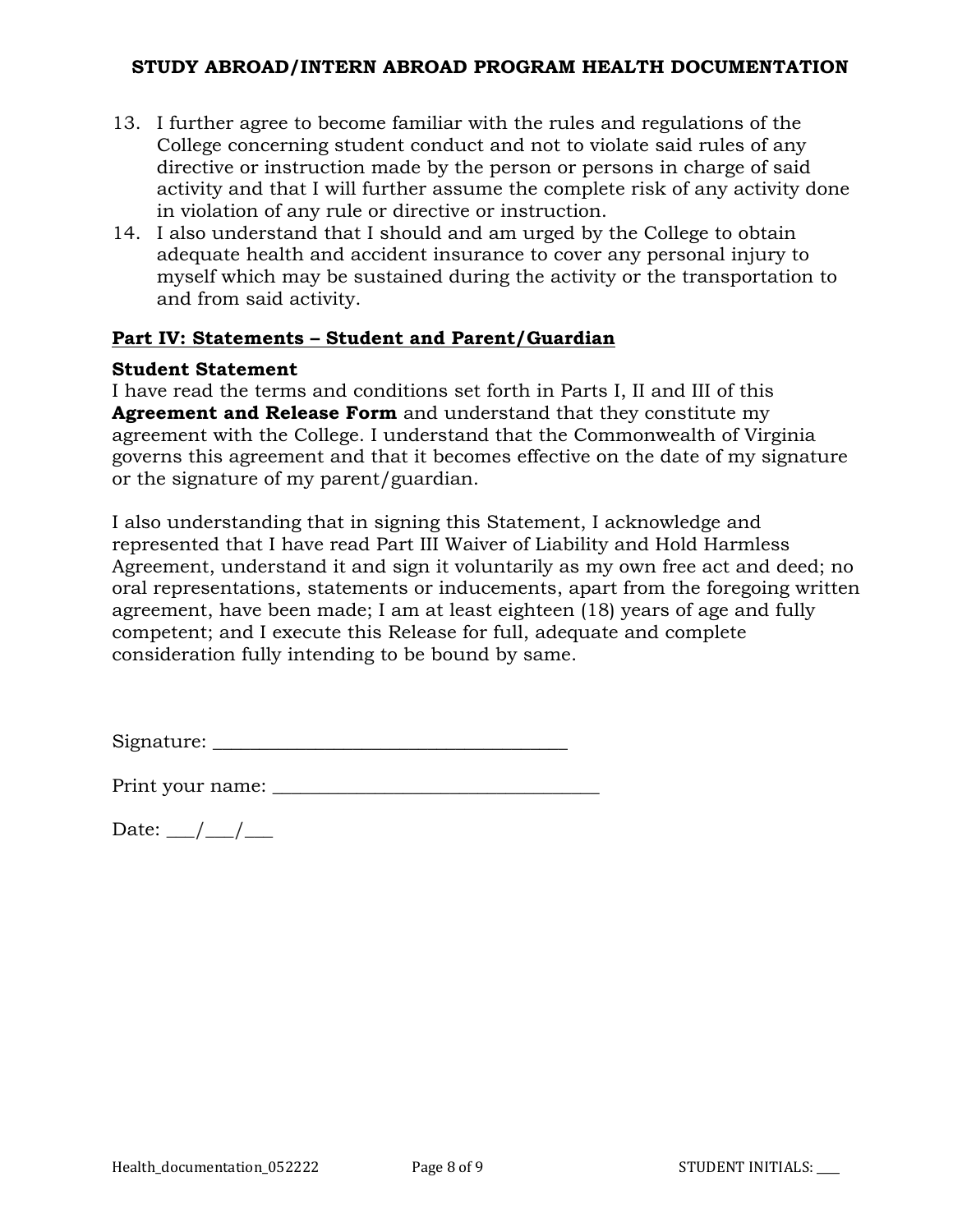The Provost Office strongly encourages all students to share information about their program with their parents or guardian. Please provide your parent/guardian with a copy of this *Student Agreement and Release,* secure their signature to the following Agreement and Release, and return this page to Provost Office.

#### **Parent/Guardian Agreement and Release**

I have read the terms and conditions set forth in Parts I, II, and III of this **Agreement and Release Form** and understand that they constitute my agreement with the College. I understand that the Commonwealth of Virginia governs this agreement and that it becomes effective on the date of my signature or the signature of my offspring/ward.

Signature: \_\_\_\_\_\_\_\_\_\_\_\_\_\_\_\_\_\_\_\_\_\_\_\_\_\_\_\_\_\_\_\_\_\_\_\_\_\_\_

Print your name: \_\_\_\_\_\_\_\_\_\_\_\_\_\_\_\_\_\_\_\_\_\_\_\_\_\_\_\_\_\_\_\_\_\_\_

Print name of your offspring/ward:

Date:  $\angle$